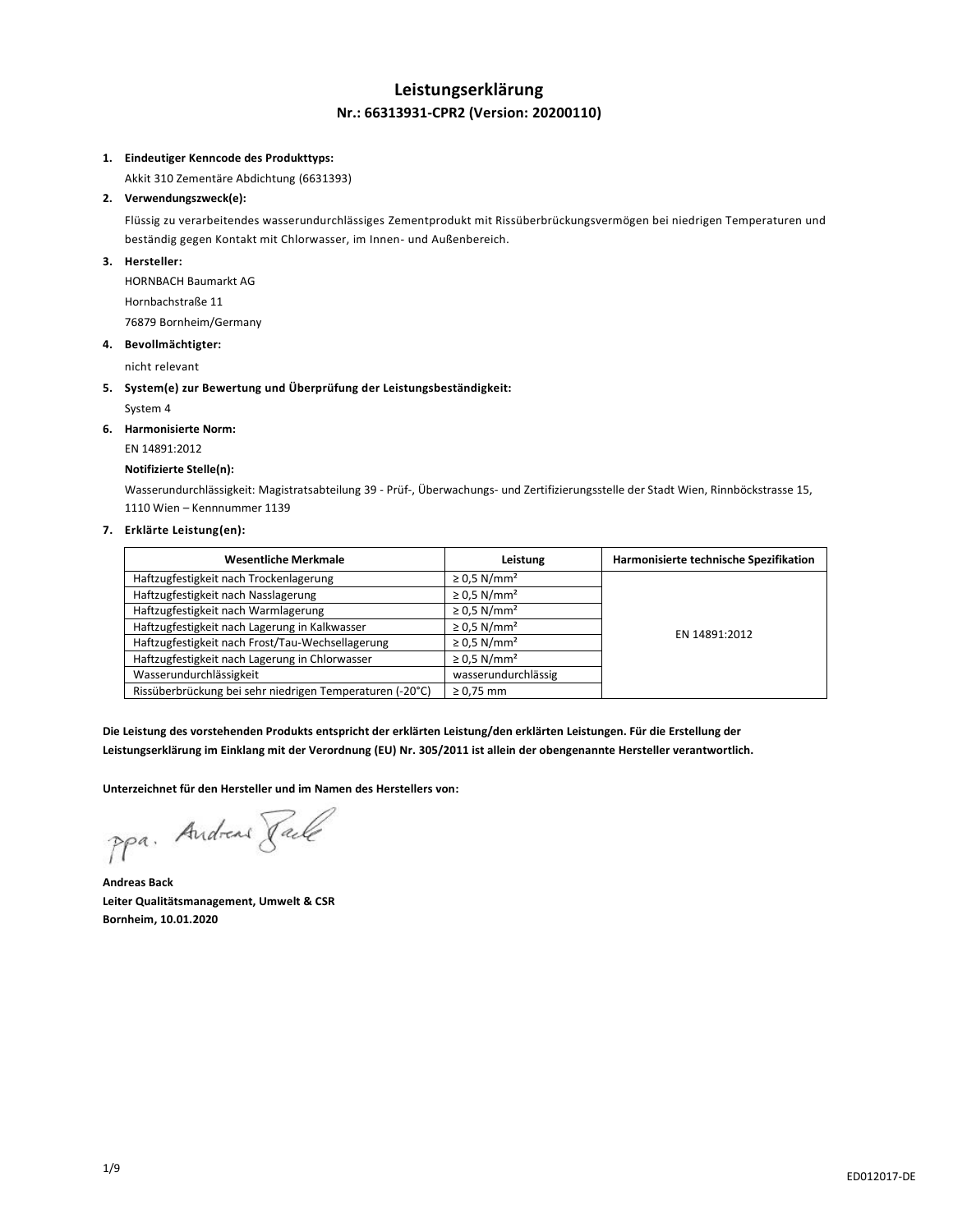# **Declaration of Performance No 66313931-CPR2 (Version: 20200110)**

#### **1. Unique identification code of the product-type:**

Akkit 310 Cementitious sealant (6631393)

# **2. Intended use/es:**

Liquid-processed, water-impermeable cement product capable of bridging cracks at low temperatures and resistant to contact with chlorine water in indoor and outdoor areas.

#### **3. Manufacturer:**

HORNBACH Baumarkt AG Hornbachstraße 11 76879 Bornheim/Germany

#### **4. Authorised representative:**

not relevant

**5. System/s of AVCP:**

System 4

## **6. Harmonised standard:**

EN 14891:2012

#### **Notified body/ies:**

Impermeability to water: Magistratsabteilung 39 - Prüf-, Überwachungs- und Zertifizierungsstelle der Stadt Wien, Rinnböckstrasse 15, 1110 Wien – identification number 1139

## **7. Declared performance/s:**

| <b>Essential characteristics</b>                            | Performance                  | Harmonised technical specification |
|-------------------------------------------------------------|------------------------------|------------------------------------|
| Tensile adhesion strength after dry storage                 | $\geq$ 0.5 N/mm <sup>2</sup> | EN 14891:2012                      |
| Tensile adhesion strength after wet storage                 | $\geq$ 0.5 N/mm <sup>2</sup> |                                    |
| Tensile adhesion strength after warm storage                | $\geq$ 0.5 N/mm <sup>2</sup> |                                    |
| Tensile adhesion strength after storage in lime water       | $\geq$ 0.5 N/mm <sup>2</sup> |                                    |
| Tensile adhesion strength after frost / thaw storage cycles | $\geq$ 0.5 N/mm <sup>2</sup> |                                    |
| Tensile adhesion strength after storage in chlorine water   | $\geq$ 0.5 N/mm <sup>2</sup> |                                    |
| Impermeability to water                                     | water-impermeable            |                                    |
| Crack bridging at extra low temperatures (-20°C)            | $\geq 0.75$ mm               |                                    |

**The performance of the product identified above is in conformity with the set of declared performance/s. This declaration of performance is issued, in accordance with Regulation (EU) No 305/2011, under the sole responsibility of the manufacturer identified above.**

#### **Signed for and on behalf of the manufacturer by:**

ppa. Andreas Paule

**Andreas Back Head of Quality Assurance, Environmental Issues & CSR At Bornheim on 10.01.2020**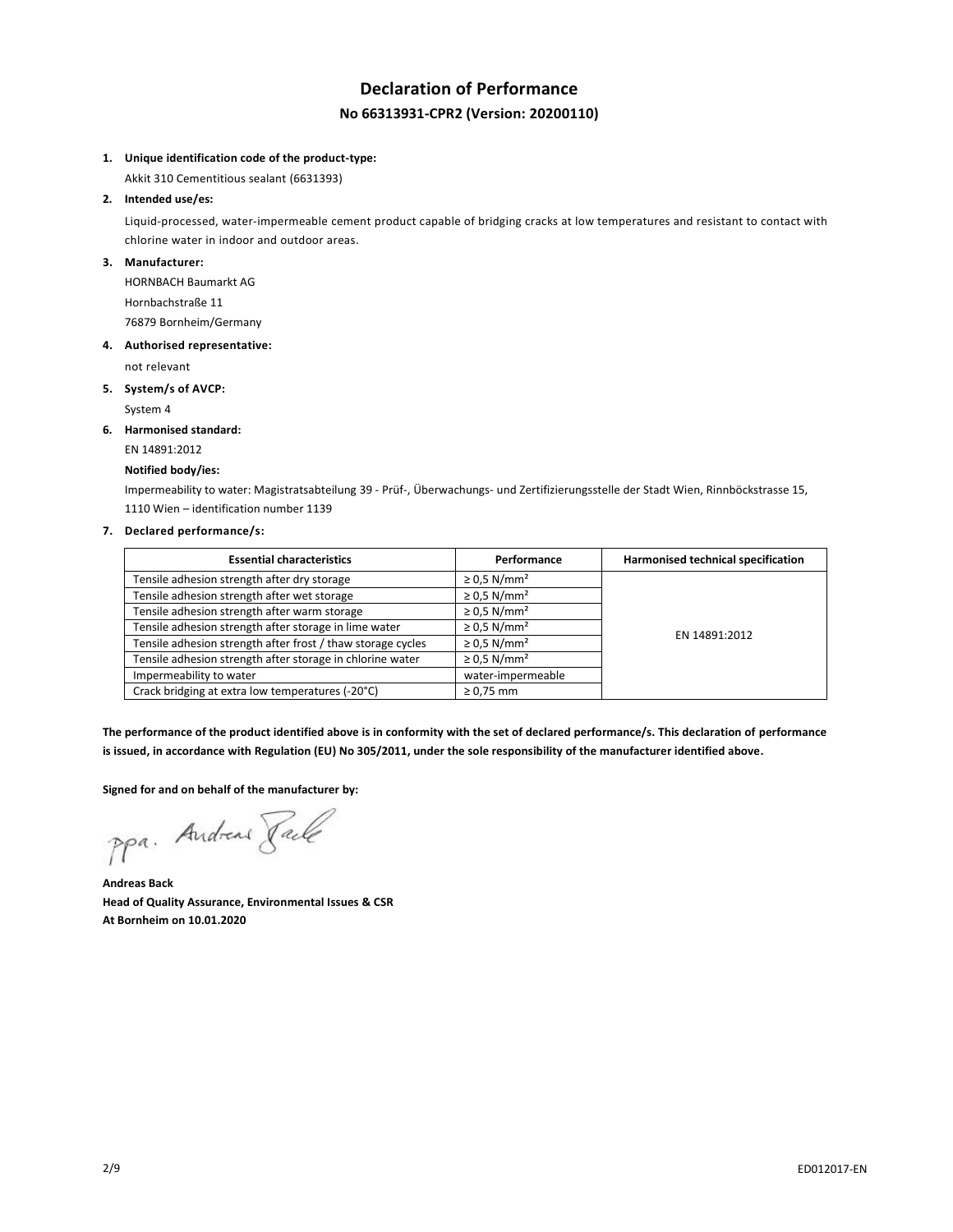# **Déclaration des Performances N <sup>o</sup> 66313931-CPR2 (Version 20200110)**

### **1. Code d'identification unique du produit type :**

Akkit 310 Ciment d'étanchéité (6631393)

# **2. Usage(s) prévu(s) :**

Produit à base de ciment, imperméable à l'eau, mis en œuvre à l'état liquide, colmatant les fissures à basses températures et résistant au contact de l'eau chlorée, utilisation intérieure et extérieure.

## **3. Fabricant :**

HORNBACH Baumarkt AG Hornbachstraße 11 76879 Bornheim/Germany

#### **4. Mandataire :**

non pertinent

## **5. Système(s) d'évaluation et de vérification de la constance des performances :**

Système 3 pour le contrôle de type

# **6. Norme harmonisée :**

EN 14891:2012

# **Organisme(s) notifié(s) :**

Imperméabilité à l'eau: Magistratsabteilung 39 - Prüf-, Überwachungs- und Zertifizierungsstelle der Stadt Wien, Rinnböckstrasse 15, 1110 Wien – numéro d'identification 1139

## **7. Performance(s) déclarées :**

| Caractéristiques essentielles                                               | Performance                  | Spécifications techniques<br>harmonisées |
|-----------------------------------------------------------------------------|------------------------------|------------------------------------------|
| Résistance à l'arrachement après stockage au sec                            | $\geq$ 0.5 N/mm <sup>2</sup> |                                          |
| Résistance à l'arrachement après stockage en milieu humide                  | $\geq$ 0.5 N/mm <sup>2</sup> |                                          |
| Résistance à l'arrachement après stockage en milieu chaud                   | $\geq$ 0.5 N/mm <sup>2</sup> |                                          |
| Résistance à l'arrachement après stockage dans l'eau calcaire               | $\geq$ 0.5 N/mm <sup>2</sup> | EN 14891:2012                            |
| Résistance à l'arrachement après stockage exposé aux cycles de gel et dégel | $\geq$ 0,5 N/mm <sup>2</sup> |                                          |
| Résistance à l'arrachement après stockage dans l'eau chlorée                | $\geq$ 0.5 N/mm <sup>2</sup> |                                          |
| Imperméabilité à l'eau                                                      | imperméable à l'eau          |                                          |
| Colmatage des fissures à très basses températures (-20°C)                   | $\geq 0.75$ mm               |                                          |

**Les performances du produit identifié ci-dessus sont conformes aux performances déclarées. Conformément au règlement (UE) n <sup>o</sup> 305/2011, la présente déclaration des performances est établie sous la seule responsabilité du fabricant mentionné ci-dessus.**

**Signé pour le fabricant et en son nom par :**

ppa. Andreas Pale

**Andreas Back Directeur Management de la qualité & CSR À Bornheim, le 10.01.2020**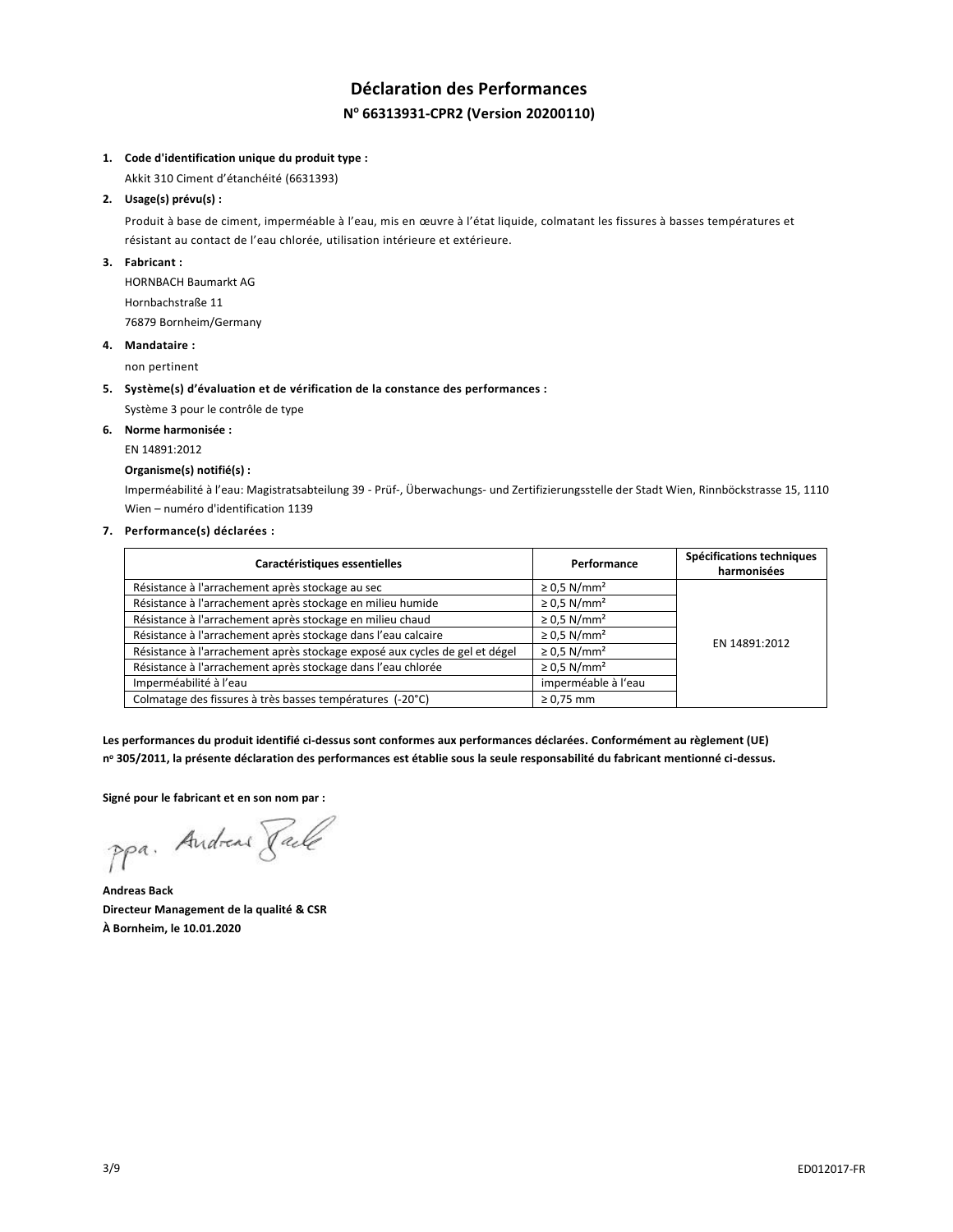# **Dichiarazione di Prestazione N. 66313931-CPR2 (Versione 20200110)**

#### **1. Codice di identificazione unico del prodotto-tipo:**

Akkit 310 Sigillatura cementizia (6631393)

# **2. Usi previsti:**

Prodotto cementizio da lavorare liquido impermeabile, con capacità di riempimento di fessure a basse temperature e resistente al contatto con l'acqua clorurata, per utilizzo all'interno e all'esterno.

#### **3. Fabbricante:**

HORNBACH Baumarkt AG Hornbachstraße 11 76879 Bornheim/Germany

#### **4. Mandatario:**

non rilevante

**5. Sistemi di VVCP:**

Sistema 3 per la prova di tipo

#### **6. Norma armonizzata:**

EN 14891:2012

#### **Organismi notificati:**

Impermeabilità all'acqua: Magistratsabteilung 39 - Prüf-, Überwachungs- und Zertifizierungsstelle der Stadt Wien, Rinnböckstrasse 15, 1110 Wien – codice identificativo 1139

#### **7. Prestazioni dichiarate:**

| Caratteristiche essenziali                                                   | Prestazioni                  | Specifiche tecniche |
|------------------------------------------------------------------------------|------------------------------|---------------------|
|                                                                              |                              | armonizzate         |
| Resistenza alla trazione adesiva dopo deposito secco                         | $\geq$ 0.5 N/mm <sup>2</sup> |                     |
| Resistenza alla trazione adesiva dopo conservazione in ambiente umido        | $\geq$ 0.5 N/mm <sup>2</sup> |                     |
| Resistenza alla trazione adesiva dopo cottura                                | $\geq$ 0.5 N/mm <sup>2</sup> |                     |
| Resistenza alla trazione adesiva dopo la conservazione in acqua calcarea     | $\geq$ 0.5 N/mm <sup>2</sup> |                     |
| Resistenza alla trazione adesiva dopo conservazione con alternanza di gelo e | $\geq$ 0.5 N/mm <sup>2</sup> | EN 14891:2012       |
| disgelo                                                                      |                              |                     |
| Resistenza alla trazione adesiva dopo la conservazione in acqua clorurata    | $\geq$ 0.5 N/mm <sup>2</sup> |                     |
| Impermeabilità all'acqua                                                     | impermeabile all'acqua       |                     |
| Riempimento di fessure a temperature molto basse (-20°C)                     | $\geq 0.75$ mm               |                     |

**La prestazione del prodotto sopra identificato è conforme all'insieme delle prestazioni dichiarate. La presente dichiarazione di responsabilità viene emessa, in conformità al regolamento (UE) n. 305/2011, sotto la sola responsabilità del fabbricante sopra identificato.**

**Firmato a nome e per conto del fabbricante da:**

ppa. Andreas Face

**Andreas Back Responsabile Qualità & CSR In Bornheim addì 10.01.2020**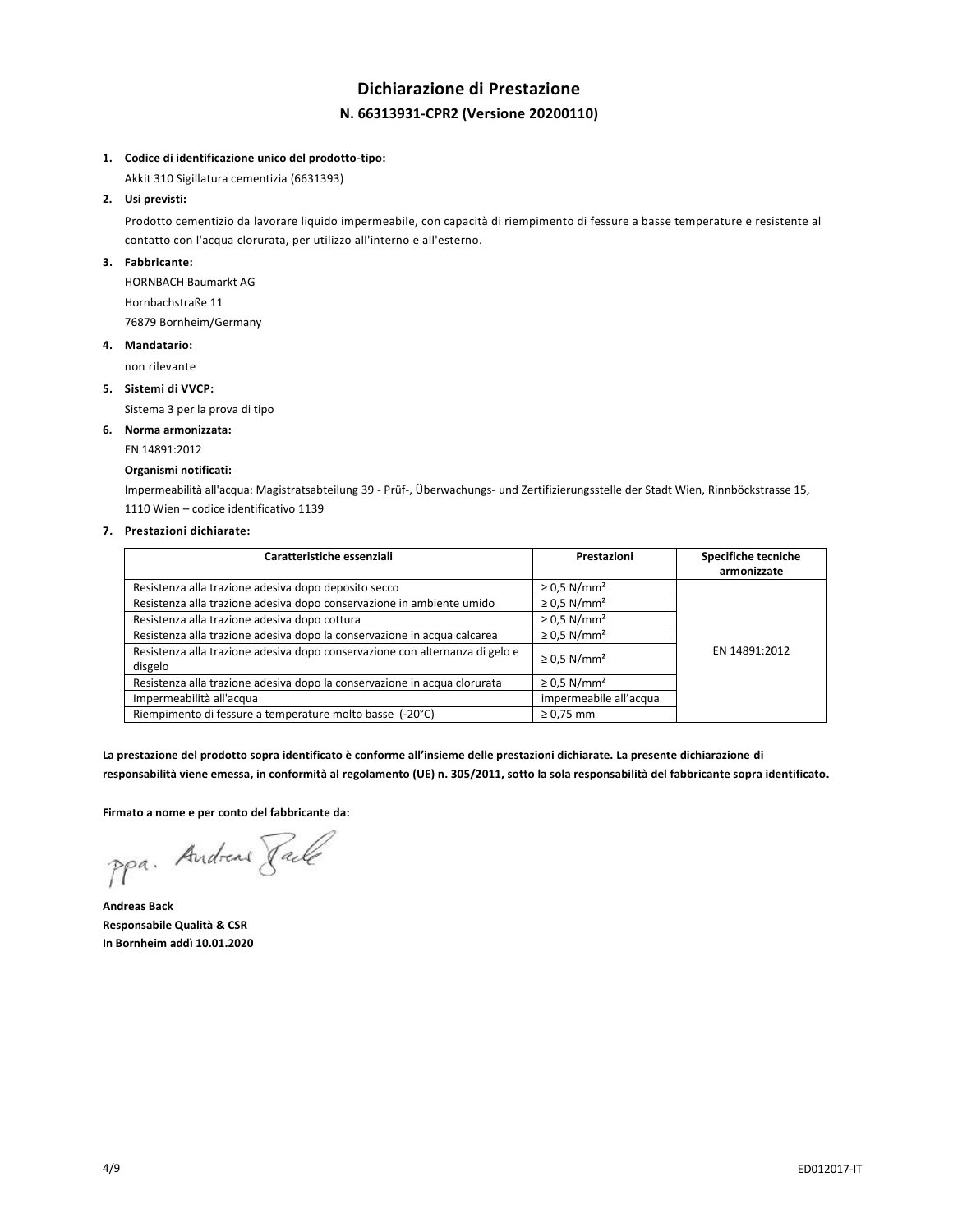# **Prestatieverklaring Nr. 66313931-CPR2 (Versie 20200110)**

#### **1. Unieke identificatiecode van het producttype:**

Akkit 310 Cementaire afdichting (6631393)

# **2. Beoogd(e) gebruik(en):**

Vloeibaar te verwerken waterdicht cementproduct met scheuroverbruggingsvermogen bij lage temperaturen en bestand tegen contact met chloorwater binnen- en buitenshuis.

#### **3. Fabrikant:**

HORNBACH Baumarkt AG Hornbachstraße 11 76879 Bornheim/Germany

#### **4. Gemachtigde:**

niet relevant

- **5. Het system of de systemen voor de beoordeling en verificatie van de prestatiebestendigheid:**
- Systeem 3 voor de typetest
- **6. Geharmoniseerde norm:**
	- EN 14891:2012

# **Aangemelde instantie(s):**

Waterdichtheid: Magistratsabteilung 39 - Prüf-, Überwachungs- und Zertifizierungsstelle der Stadt Wien, Rinnböckstrasse 15, 1110 Wien – identificatienummer 1139

#### **7. Aangegeven prestatie(s):**

| Essentiële kenmerken                                  | Vermogen                     | Geharmoniseerde technische<br>specificatie |
|-------------------------------------------------------|------------------------------|--------------------------------------------|
| Hechttreksterkte na droge opslag                      | $\geq$ 0.5 N/mm <sup>2</sup> |                                            |
| Hechttreksterkte na natte opslag                      | $\geq$ 0.5 N/mm <sup>2</sup> |                                            |
| Hechttreksterkte na warme opslag                      | $\geq$ 0.5 N/mm <sup>2</sup> |                                            |
| Hechttreksterkte na opslag in kalkwasser              | $\geq$ 0.5 N/mm <sup>2</sup> | EN 14891:2012                              |
| Hechttreksterkte na opslag bij vorst-/dooiwisseling   | $\geq$ 0.5 N/mm <sup>2</sup> |                                            |
| Hechttreksterkte na opslag in chloorwater             | $\geq$ 0.5 N/mm <sup>2</sup> |                                            |
| Waterdichtheid                                        | waterdicht                   |                                            |
| Scheuroverbrugging bij zeer lage temperaturen (-20°C) | $\geq 0.75$ mm               |                                            |

**De prestaties van het hierboven omschreven product zijn conform de aangegeven prestaties. Deze prestatieverklaring wordt in overeenstemming met Verordening (EU) nr. 305/2011 onder de exclusieve verantwoordelijkheid van de hierboven vermelde fabrikant verstrekt.**

**Ondertekend voor en namens de fabrikant door:**

ppa. Andreas Face

**Andreas Back hoofd Kwaliteitsmanagement & CSR Te Bornheim op 10.01.2020**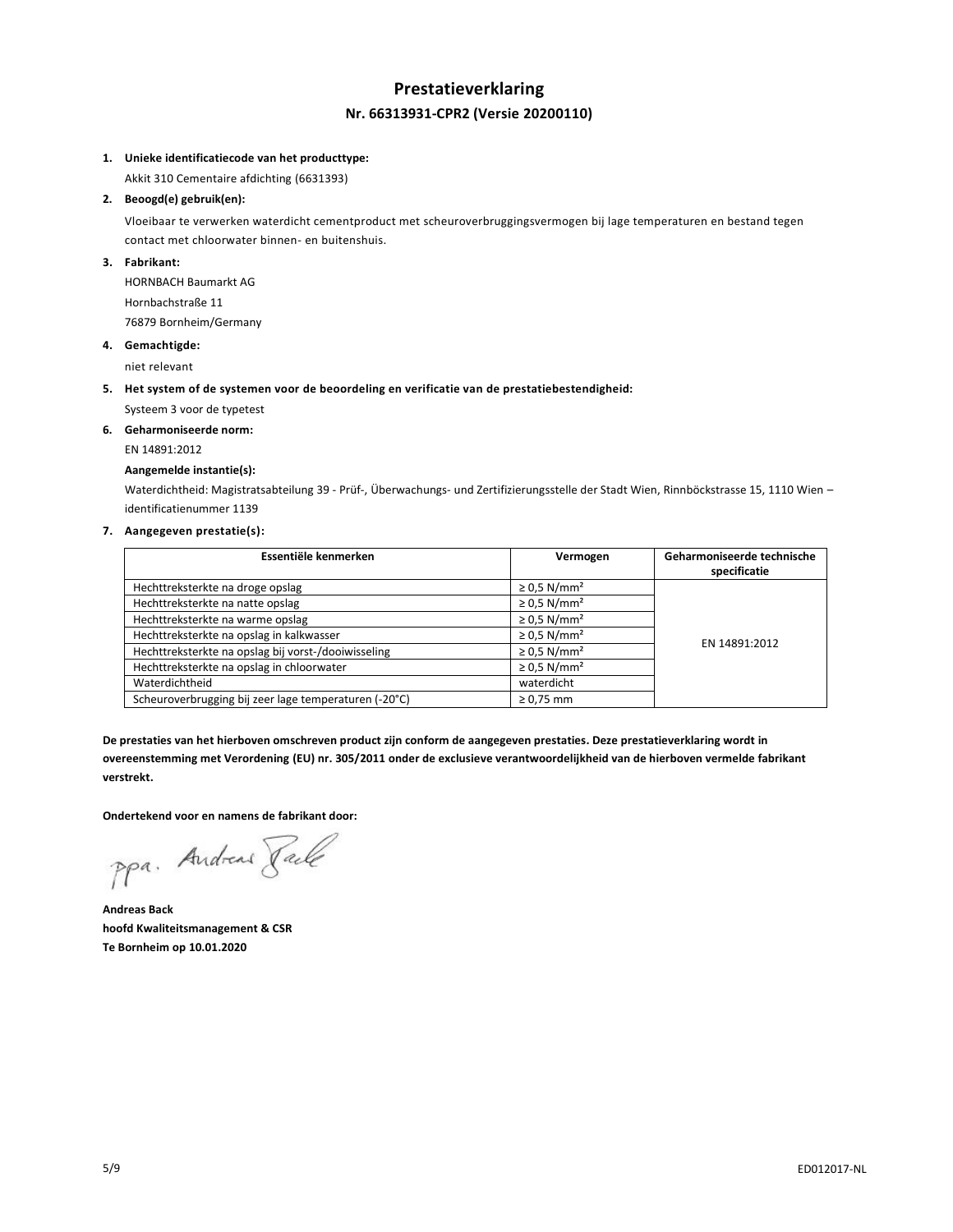# **Prestandadeklaration Nr 66313931-CPR2 (Version 20200110)**

#### **1. Produkttypens unika identifikationskod:**

Akkit 310 Cementära tätning (6631393)

## **2. Avsedd användning/avsedda användningar:**

Vattentätt cementbruk, som bearbetas flytande, kan överbrygga sprickor vid låga temperaturer, och är beständig mot kontakt me d klorvatten, inom- och utomhus.

#### **3. Tillverkare:**

HORNBACH Baumarkt AG Hornbachstraße 11 76879 Bornheim/Germany

#### **4. Tillverkarens representant:**

ej relevant

#### **5. System för bedömning och fortlöpande kontroll av prestanda:**

System 3 för typprovning

#### **6. Harmoniserad standard:**

EN 14891:2012

## **Anmält/anmälda organ:**

Vattengenomsläpplighet: Magistratsabteilung 39 - Prüf-, Überwachungs- und Zertifizierungsstelle der Stadt Wien, Rinnböckstrasse 15, 1110 Wien – ID-nummer 1139

## **7. Angiven prestanda:**

| Väsentliga kännetecken                                         | Prestanda                    | Harmoniserad teknisk specifikation |
|----------------------------------------------------------------|------------------------------|------------------------------------|
| Häftdraghållfasthet efter torrlagring                          | $\geq$ 0.5 N/mm <sup>2</sup> | EN 14891:2012                      |
| Häftdraghållfasthet efter våt lagring                          | $\geq$ 0.5 N/mm <sup>2</sup> |                                    |
| Häftdraghållfasthet efter varmlagring                          | $\geq$ 0.5 N/mm <sup>2</sup> |                                    |
| Häftdraghållfasthet efter lagring i kalkvatten                 | $\geq$ 0.5 N/mm <sup>2</sup> |                                    |
| Häftdraghållfasthet efter lagring vid omväxlande frost och tö  | $\geq$ 0.5 N/mm <sup>2</sup> |                                    |
| Häftdraghållfasthet efter lagring i klorvatten                 | $\geq$ 0.5 N/mm <sup>2</sup> |                                    |
| Vattengenomsläpplighet                                         | vattentätt                   |                                    |
| Överbryggning av sprickor vid mycket låga temperaturer (-20°C) | $\geq$ 0.75 mm               |                                    |

**Prestandan för ovanstående produkt överensstämmer med den angivna prestandan. Denna prestandadeklaration har utfärdats i enlighet med förordning (EU) nr 305/2011 på eget ansvar av den tillverkare som anges ovan.**

#### **Undertecknad på tillverkarens vägnar av:**

ppa. Andreas Jack

**Andreas Back ledare för kvalitetsmanagement & CSR Bornheim den 10.01.2020**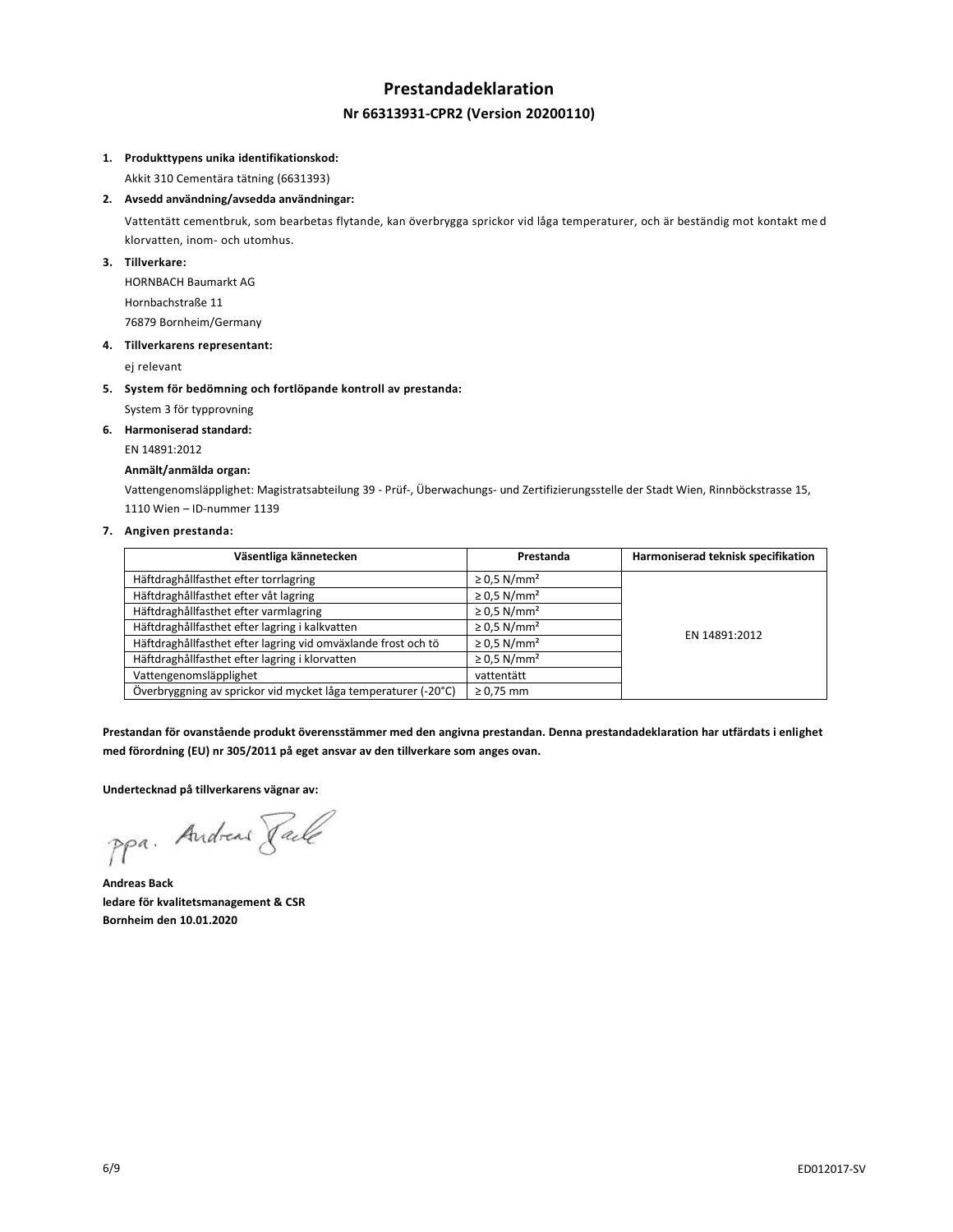# **Prohlášení o Vlastnostech č. 66313931-CPR2 (Verze 20200110)**

#### **1. Jedinečný identifikační kód typu výrobku:**

Akkit 310 Cementové utěsnění (6631393)

# **2. Zamýšlené/zamýšlená použití:**

V tekutém stavu zpracovávaný vodonepropustný cementový produkt se schopností překlenutí trhlin při nízkých teplotách, odolný při kontaktu s chlorovanou vodou, ve vnitřním a venkovním prostředí.

#### **3. Výrobce:**

HORNBACH Baumarkt AG Hornbachstraße 11 76879 Bornheim/Germany

#### **4. Zplnomocněný zástupce:**

irelevantní

#### **5. Systém/systémy POSV:**

Systém 3 pro typovou zkoušku

#### **6. Harmonizovaná norma:**

#### EN 14891:2012

## **Oznámený subjekt/oznámené subjekty:**

Vodonepropustnost: Magistratsabteilung 39 - Prüf-, Überwachungs- und Zertifizierungsstelle der Stadt Wien, Rinnböckstrasse 15, 1110 Wien – identifikačním číslem 1139

#### **7. Deklarovaná vlastnost/Deklarované vlastnosti:**

| Podstatné vlastnosti                                  | Výkon                        | Harmonizovaná technická<br>specifikace |
|-------------------------------------------------------|------------------------------|----------------------------------------|
| Přídržnost po skladování v suchu                      | $\geq$ 0.5 N/mm <sup>2</sup> |                                        |
| Přídržnost po skladování v mokru                      | $\geq$ 0.5 N/mm <sup>2</sup> |                                        |
| Přídržnost po skladování v teple                      | $\geq$ 0.5 N/mm <sup>2</sup> |                                        |
| Přídržnost po skladování ve vápenné vodě              | $\geq$ 0.5 N/mm <sup>2</sup> | EN 14891:2012                          |
| Přídržnost po skladování se zmrazováním/rozmrazováním | $\geq$ 0.5 N/mm <sup>2</sup> |                                        |
| Přídržnost po skladování v chlorované vodě            | $\geq$ 0.5 N/mm <sup>2</sup> |                                        |
| Vodonepropustnost                                     | vodonepropustný              |                                        |
| Překlenutí trhlin při velmi nízkých teplotách (-20°C) | $\geq 0.75$ mm               |                                        |

**Vlastnosti výše uvedeného výrobku jsou ve shodě se souborem deklarovaných vlastností. Toto prohlášení o vlastnostech se v souladu s nařízením (EU) č. 305/2011 vydává na výhradní odpovědnost výrobce uvedeného výše.**

**Podepsáno za výrobce a jeho jménem:**

**Andreas Back vedoucí oddělení kvality & CSR V Bornheim dne 10.01.2020**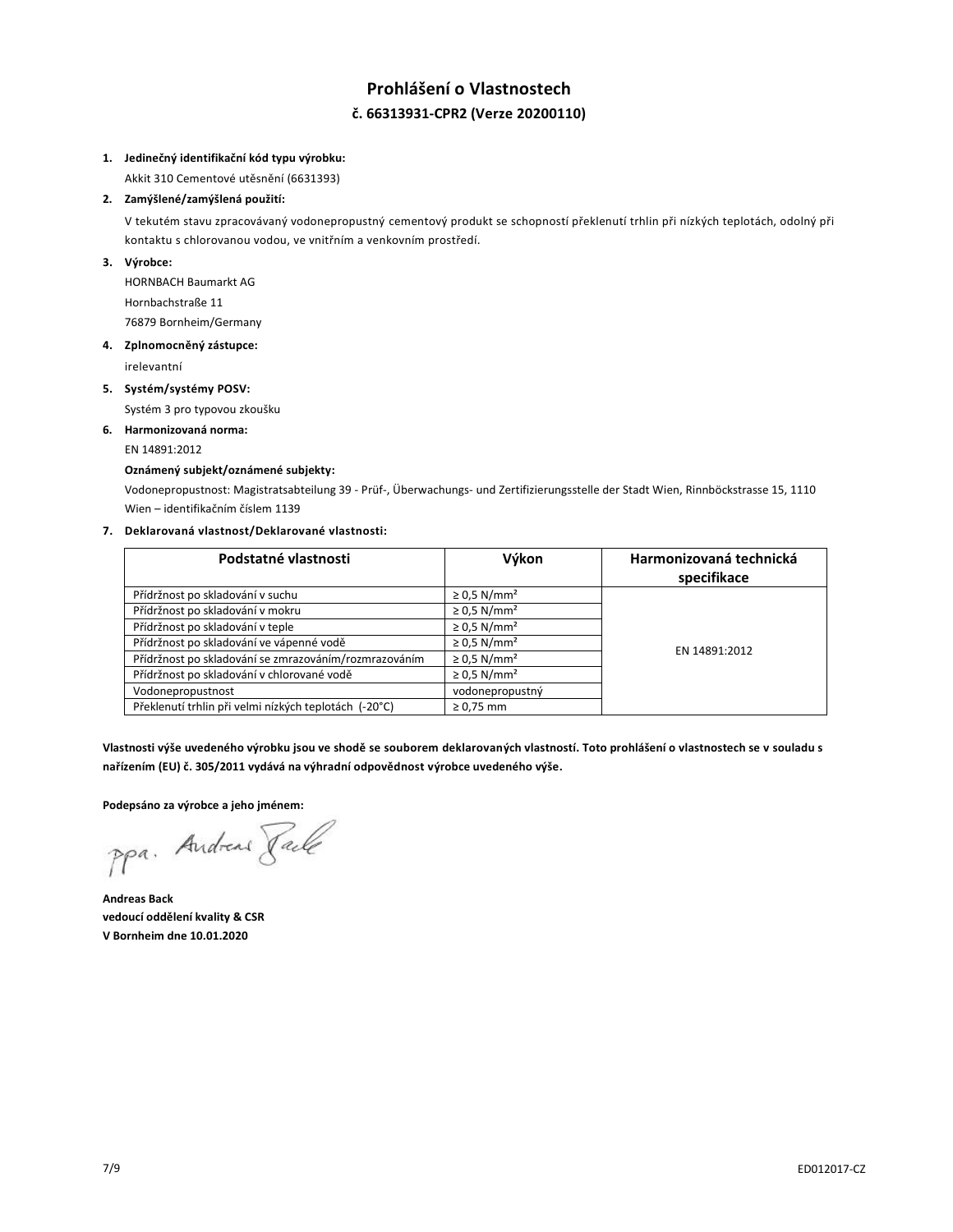# **Vyhlásenie o Parametroch č. 66313931-CPR2 (Verzia 20200110)**

#### **1. Jedinečný identifikačný kód typu výrobku:**

Akkit 310 Cementárne tesnenie (6631393)

# **2. Zamýšľané použitie/použitia:**

Produkt s tekutým zapracovaním, ktorý neprepúšťa vodu, so schopnosťou premostenia trhlín pri nízkych teplotách a odolný proti kontaktu s chlórovanou vodou v interiéri a exteriéri.

## **3. Výrobca:**

HORNBACH Baumarkt AG Hornbachstraße 11 76879 Bornheim/Germany

#### **4. Splnomocnený zástupca:**

irelevantný

#### **5. Systém(-y) posudzovania a overovania nemennosti parametrov:**

Systém 3 na skúšku typu

- **6. Harmonizovaná norma:**
	- EN 14891:2012

# **Notifikovaný(-é) subjekt(-y):**

Nepriepustnosť vody: Magistratsabteilung 39 - Prüf-, Überwachungs- und Zertifizierungsstelle der Stadt Wien, Rinnböckstrasse 15, 1110 Wien – identifikačným číslom 1139

#### **7. Deklarované parametre:**

| Podstatné znaky                                        | Výkon                        | Harmonizované technické špecifikácie |
|--------------------------------------------------------|------------------------------|--------------------------------------|
| Priľnavosť vrstiev po uskladnení na suchom mieste      | $\geq$ 0.5 N/mm <sup>2</sup> | EN 14891:2012                        |
| Priľnavosť vrstiev po mokrom uskladnení                | $\geq$ 0.5 N/mm <sup>2</sup> |                                      |
| Priľnavosť vrstiev po uskladnení v teple               | $\geq$ 0.5 N/mm <sup>2</sup> |                                      |
| Priľnavosť vrstiev po uskladnení vo vápenatej vode     | $\geq$ 0.5 N/mm <sup>2</sup> |                                      |
| Priľnavosť vrstiev po uskladnení pri zmene mráz/rosa   | $\geq$ 0.5 N/mm <sup>2</sup> |                                      |
| Priľnavosť vrstiev po uskladnení v chlórovanej vode    | $\geq$ 0.5 N/mm <sup>2</sup> |                                      |
| Nepriepustnosť vody                                    | neprepúšťa vodu              |                                      |
| Premostenie trhlín pri veľmi nízkych teplotách (-20°C) | $\geq$ 0.75 mm               |                                      |

**Uvedené parametre výrobku sú v zhode so súborom deklarovaných parametrov. Toto vyhlásenie o parametroch sa v súlade s nariadením (EU) č. 305/2011 vydáva na výhradnú zodpovednosť uvedeného výrobcu.**

**Podpísal(-a) za a v mene výrobcu:**

ppa. Andread Face

**Andreas Back vedúci manažmentu kvality & CSR V Bornheim dňa 10.01.2020**